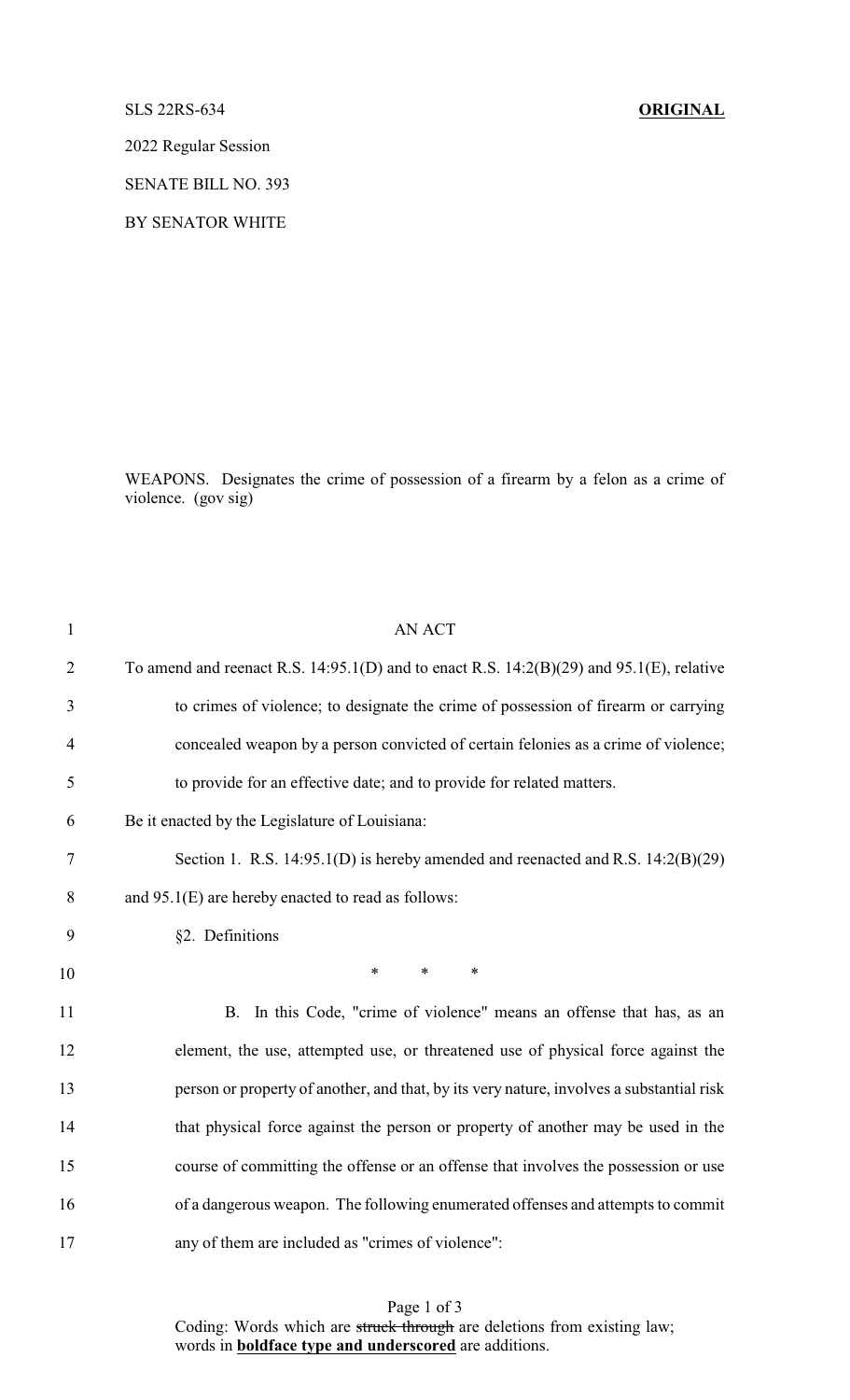| $\mathbf{1}$   | *<br>$\ast$                                                                                   |
|----------------|-----------------------------------------------------------------------------------------------|
| $\overline{2}$ | (29) Repealed by Acts 2017, No. 281, §3, eff. August 1, 2017. Possession of                   |
| 3              | firearm or carrying concealed weapon by a person convicted of certain felonies,               |
| 4              | when the predicate felony offense is enumerated in R.S. 14:95.1(D).                           |
| 5              | *<br>$\ast$<br>$\ast$                                                                         |
| 6              | §95.1. Possession of firearm or carrying concealed weapon by a person convicted               |
| 7              | of certain felonies                                                                           |
| 8              | $\ast$<br>$\ast$<br>$*$ $-$                                                                   |
| 9              | D. Except for drug offenses in violation of the Uniform Controlled                            |
| 10             | Dangerous Substance Law that are punishable by a sentence of imprisonment                     |
| 11             | at hard labor for ten years or less, if any offense listed in Subsection A of this            |
| 12             | Section is a predicate offense for a prosecution under this Section and the                   |
| 13             | offender uses, possesses, or has under his immediate control any firearm while                |
| 14             | having been convicted of a prior felony, then the conviction shall be designated              |
| 15             | as a crime of violence.                                                                       |
| 16             | E. For the purposes of this Section, "firearm" means any pistol, revolver,                    |
| 17             | rifle, shotgun, machine gun, submachine gun, black powder weapon, or assault rifle            |
| 18             | which is designed to fire or is capable of firing fixed cartridge ammunition or from          |
| 19             | which a shot or projectile is discharged by an explosive.                                     |
| 20             | Section 2. This Act shall become effective upon signature by the governor or, if not          |
| 21             | signed by the governor, upon expiration of the time for bills to become law without signature |
| 22             | by the governor, as provided by Article III, Section 18 of the Constitution of Louisiana. If  |
| 23             | vetoed by the governor and subsequently approved by the legislature, this Act shall become    |
| 24             | effective on the day following such approval.                                                 |
|                |                                                                                               |

The original instrument and the following digest, which constitutes no part of the legislative instrument, were prepared by Whitney Kauffeld.

DIGEST

SB 393 Original 2022 Regular Session White

Present law provides relative to the crime of possession of firearm or carrying concealed weapon by a person convicted of certain felonies. Present law further provides that it is unlawful for any person who has been convicted of a "crime of violence", as defined in

Page 2 of 3

Coding: Words which are struck through are deletions from existing law; words in **boldface type and underscored** are additions.